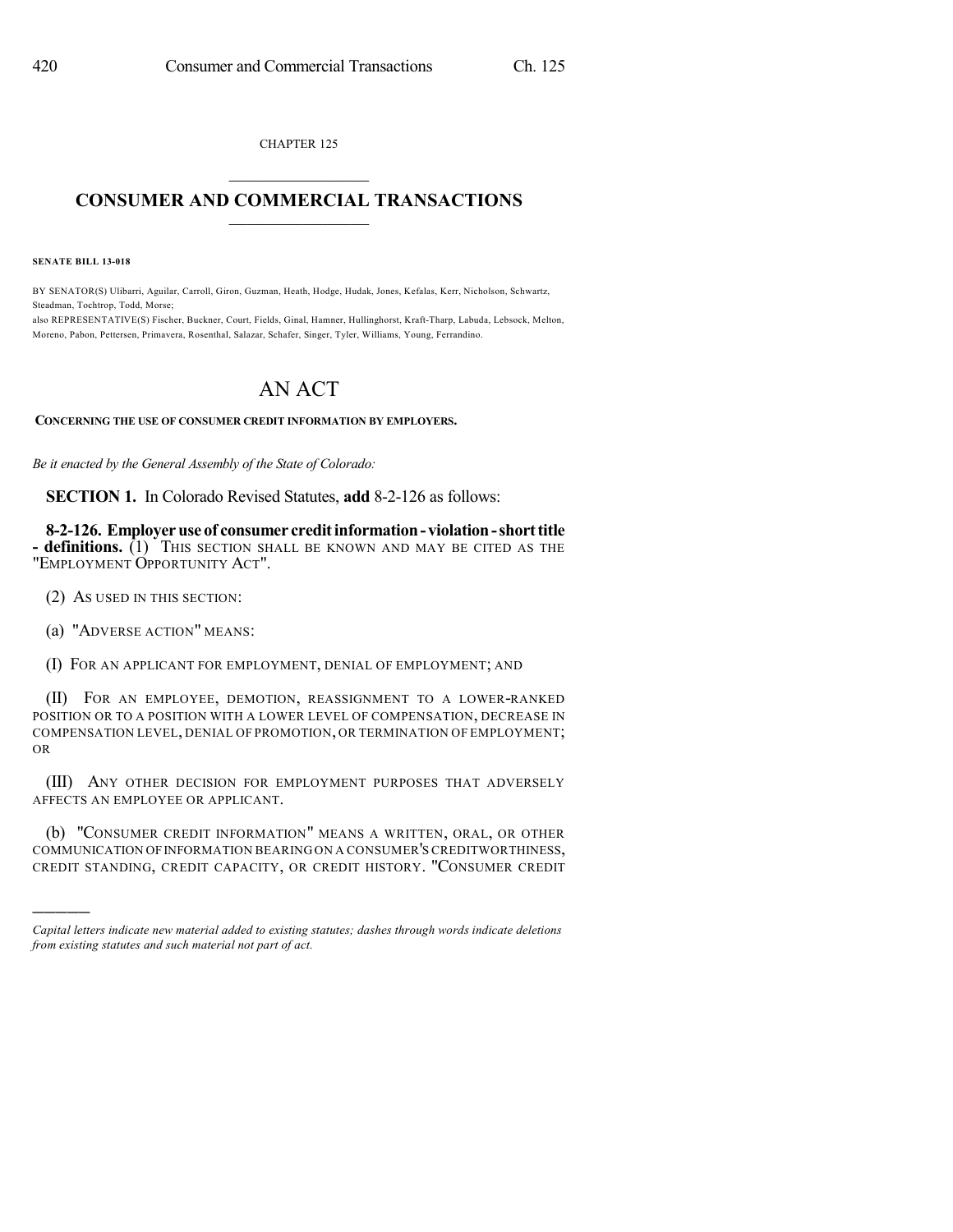INFORMATION" INCLUDES A CREDIT SCORE BUT DOES NOT INCLUDE THE ADDRESS, NAME, OR DATE OF BIRTH OF AN EMPLOYEE ASSOCIATED WITH A SOCIAL SECURITY NUMBER.

(c) "CREDIT SCORE" MEANS AN ATTEMPTED NUMERICAL QUANTIFICATION OF A PERSON'S CREDITWORTHINESS OR CREDIT HISTORY.

(d) "EMPLOYEE" MEANS EVERY PERSON WHO MAY BE PERMITTED, REQUIRED, OR DIRECTED BY ANY EMPLOYER IN CONSIDERATION OF DIRECT OR INDIRECT GAIN OR PROFIT, TO ENGAGE IN ANY EMPLOYMENT AND INCLUDES AN APPLICANT FOR EMPLOYMENT.

(e) "EMPLOYER"HAS THE MEANING SET FORTH IN SECTION 8-1-101AND INCLUDES A PROSPECTIVE EMPLOYER; EXCEPT THAT "EMPLOYER" DOES NOT INCLUDE ANY STATE OR LOCAL LAW ENFORCEMENT AGENCY.

(f) "EMPLOYMENT PURPOSES" MEANS EVALUATING A PERSON FOR EMPLOYMENT, HIRING, PROMOTION, DEMOTION, REASSIGNMENT, ADJUSTMENT IN COMPENSATION LEVEL, OR RETENTION AS AN EMPLOYEE.

(g) "SUBSTANTIALLY RELATED TO THE EMPLOYEE'S CURRENT OR POTENTIAL JOB" MEANS THE INFORMATION CONTAINED IN A CREDIT REPORT IS RELATED TO THE POSITION FOR WHICH THE EMPLOYEE WHO IS THE SUBJECT OF THE REPORT IS BEING EVALUATED BECAUSE THE POSITION:

(I) CONSTITUTES EXECUTIVE OR MANAGEMENT PERSONNEL OR OFFICERS OR EMPLOYEES WHO CONSTITUTE PROFESSIONAL STAFF TO EXECUTIVE AND MANAGEMENT PERSONNEL, AND THE POSITION INVOLVES ONE OR MORE OF THE FOLLOWING:

(A) SETTING THE DIRECTION OR CONTROL OF A BUSINESS, DIVISION, UNIT, OR AN AGENCY OF A BUSINESS;

(B) A FIDUCIARY RESPONSIBILITY TO THE EMPLOYER;

(C) ACCESS TO CUSTOMERS', EMPLOYEES', OR THE EMPLOYER'S PERSONAL OR FINANCIAL INFORMATION OTHER THAN INFORMATION CUSTOMARILY PROVIDED IN A RETAIL TRANSACTION; OR

(D) THE AUTHORITY TO ISSUE PAYMENTS, COLLECT DEBTS, OR ENTER INTO CONTRACTS; OR

(II) INVOLVES CONTRACTS WITH DEFENSE, INTELLIGENCE, NATIONAL SECURITY, OR SPACE AGENCIES OF THE FEDERAL GOVERNMENT.

(3) (a) AN EMPLOYER SHALL NOT USE CONSUMER CREDIT INFORMATION FOR EMPLOYMENT PURPOSES UNLESS THE INFORMATION IS SUBSTANTIALLY RELATED TO THE EMPLOYEE'S CURRENT OR POTENTIAL JOB. AN EMPLOYER OR EMPLOYER'S AGENT, REPRESENTATIVE, OR DESIGNEE SHALL NOT REQUIRE AN EMPLOYEE TO CONSENT TO A REQUEST FOR A CREDIT REPORT THAT CONTAINS INFORMATION ABOUT THE EMPLOYEE'S CREDIT SCORE, CREDIT ACCOUNT BALANCES, PAYMENT HISTORY,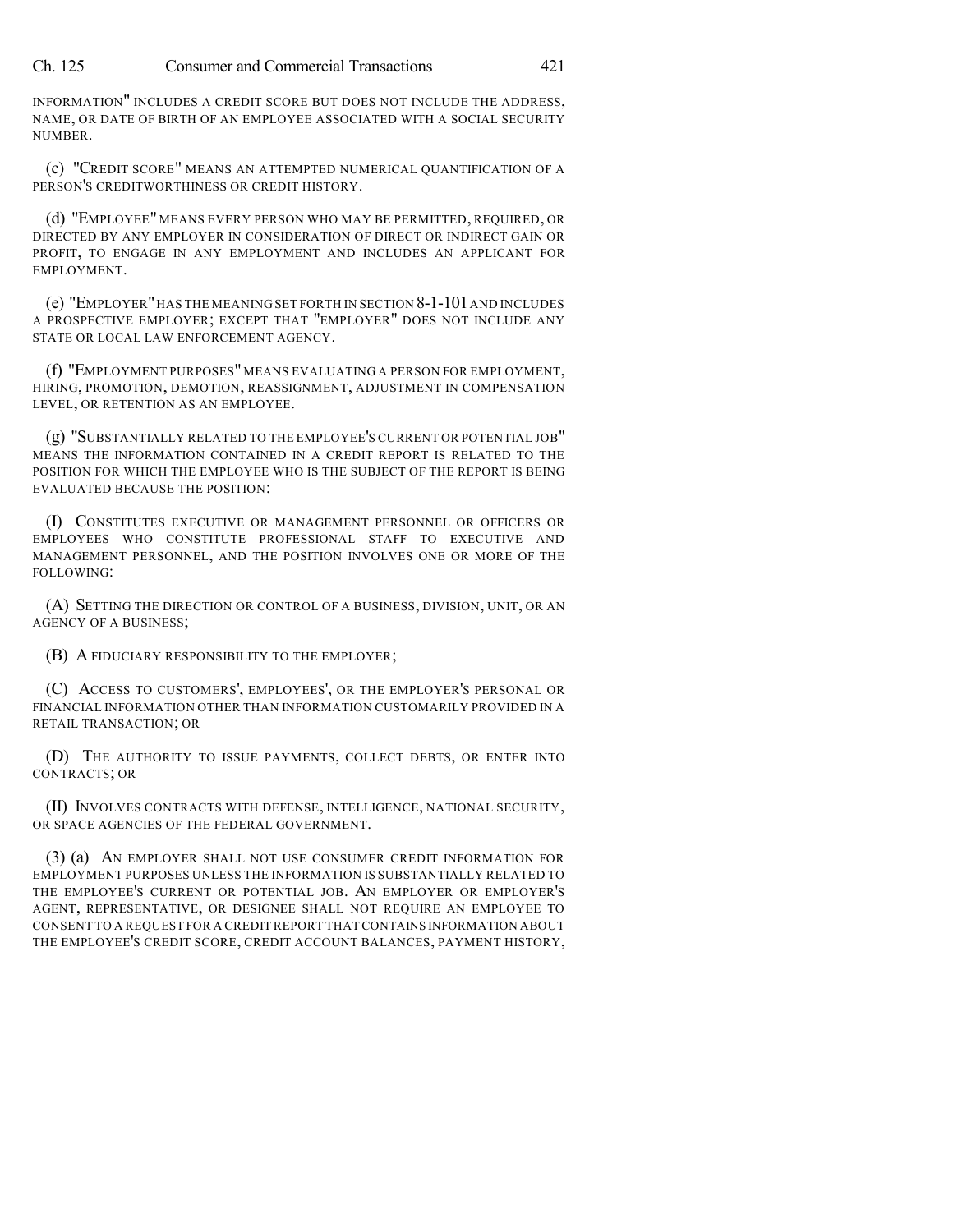SAVINGS OR CHECKING ACCOUNT BALANCES, OR SAVINGS OR CHECKING ACCOUNT NUMBERS AS A CONDITION OF EMPLOYMENT UNLESS:

- (I) THE EMPLOYER IS A BANK OR FINANCIAL INSTITUTION;
- (II) THE REPORT IS REQUIRED BY LAW; OR

(III) THE REPORT IS SUBSTANTIALLY RELATED TO THE EMPLOYEE'S CURRENT OR POTENTIAL JOB AND THE EMPLOYER HAS A BONA FIDE PURPOSE FOR REQUESTING OR USING INFORMATION IN THE CREDIT REPORT THAT IS SUBSTANTIALLY RELATED TO THE EMPLOYEE'S CURRENT OR POTENTIAL JOB AND IS DISCLOSED IN WRITING TO THE EMPLOYEE.

(b) WHEN CONSUMER CREDIT INFORMATION IS SUBSTANTIALLY RELATED TO THE EMPLOYEE'S CURRENT OR POTENTIAL JOB, AN EMPLOYER MAY INQUIRE FURTHER OF THE EMPLOYEE TO GIVE HIM OR HER THE OPPORTUNITY TO EXPLAIN ANY UNUSUAL OR MITIGATING CIRCUMSTANCES WHERE THE CONSUMER CREDIT INFORMATION MAY NOT REFLECT MONEY MANAGEMENT SKILLS BUT IS RATHER ATTRIBUTABLE TO SOME OTHER FACTOR, INCLUDING A LAYOFF, ERROR IN THE CREDIT INFORMATION, ACT OF IDENTITY THEFT, MEDICAL EXPENSE, MILITARY SEPARATION, DEATH, DIVORCE, OR SEPARATION IN THE EMPLOYEE'S FAMILY, STUDENT DEBT, OR A LACK OF CREDIT HISTORY.

(4) IF AN EMPLOYER RELIES, IN WHOLE OR IN PART, ON CONSUMER CREDIT INFORMATION TO TAKE ADVERSE ACTION REGARDING THE EMPLOYEE WHOSE INFORMATION WAS OBTAINED,THE EMPLOYER SHALL DISCLOSE THAT FACT,AND THE PARTICULAR INFORMATION UPON WHICH THE EMPLOYER RELIES, TO THE EMPLOYEE. THE EMPLOYER SHALL MAKE THE DISCLOSURE REQUIRED UNDER THIS SUBSECTION (4) TO AN EMPLOYEE IN WRITING OR TO AN APPLICANT USING THE SAME MEDIUM IN WHICH THE APPLICATION WAS MADE.

(5) A PERSON WHO IS INJURED BY A VIOLATION OF THIS SECTION MAY FILE A COMPLAINT WITH THE DIVISION OF LABOR, UPON WHICH THE DIVISION OF LABOR SHALL PROMPTLY INVESTIGATE AND ISSUE FINDINGS WITHIN THIRTY DAYS AFTER A HEARING AND MAY AWARD CIVIL PENALTIES NOT TO EXCEED TWO THOUSAND FIVE HUNDRED DOLLARS TO A PREVAILING PARTY IN AN ACTION BROUGHT UNDER THIS SUBSECTION  $(5)$ .

(6) THE DIRECTOR OF THE DIVISION OF LABOR IN THE DEPARTMENT OF LABOR AND EMPLOYMENT SHALL ENFORCE THIS SECTION.

(7) NOTHING IN THIS SECTION IMPOSES ANY LIABILITY ON A PERSON, INCLUDING A CONSUMER REPORTING AGENCY, AS THAT TERM IS DEFINED IN SECTION 12-14.3-102 (4), C.R.S., FOR PROVIDING AN EMPLOYER WITH CONSUMER CREDIT INFORMATION.

**SECTION 2. Effective date - applicability.** This act takes effect July 1, 2013, and applies to acts occurring on or after said date.